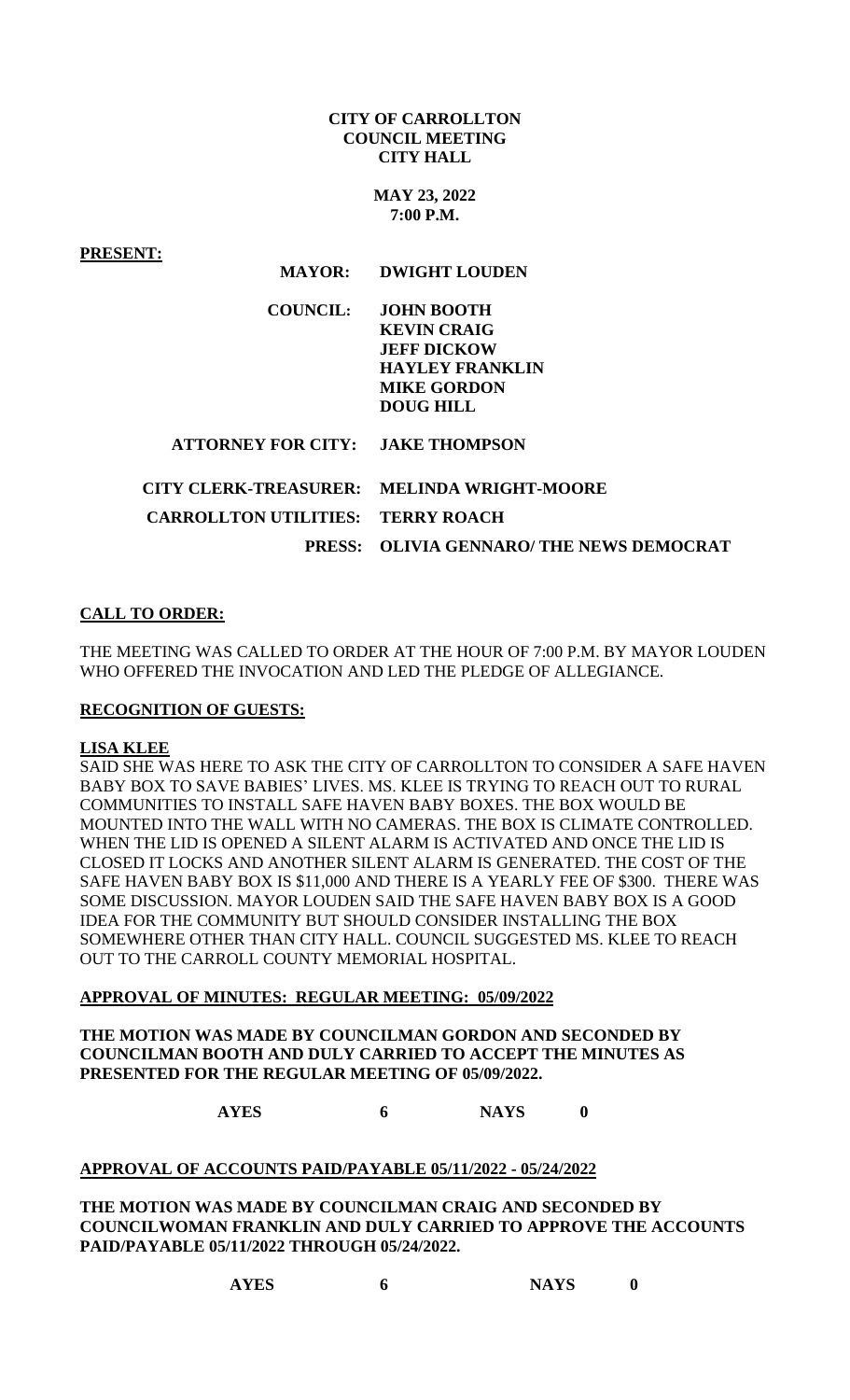# **DISCUSSION/CONSIDER/APPROVE ON DESIGN REVIEW BOARD RECOMMENDATION OF EIP 50-50 MATCHING FUNDS / SIGNAGE FOR HARMON SPORTSWEAR**

MAYOR LOUDEN SAID AT THE LAST COUNCIL MEETING THERE WAS DISCUSSION OF THE EIP APPLICATION FOR 50-50 MATCH OF SIGNAGE FOR HARMON SPORTSWEAR. COUNCIL HAD SOME QUESTIONS REGARDING THE EIP ORDINANCE AND NEEDED TIME TO REVIEW THE APPLICATION AND ORDINANCE. MAYOR LOUDEN SAID UNDER SECTION 153.24 SUBSECTION E READS APPLICANTS MAY NOT COMPLETE THE WORK PRIOR TO APPLYING FOR OR BEING GRANTED AN INCENTIVE HEREIN. JAKE THOMPSON, CITY ATTORNEY, SAID THE WORK FOR THE SIGNAGE FOR HARMON SPORTSWEAR HAS ALREADY BEEN COMPLETED. THIS SUBSECTION OF THE ORDINANCE WAS INTENDED TO ALLOW COUNCIL TO REVIEW PROJECTS BEFORE THEY ARE DONE. MAYOR LOUDEN SAID THE CITY COUNCIL SHOULD FOLLOW THE ORDINANCE AS WRITTEN. THERE WAS SOME DISCUSSION.

# **THE MOTION WAS MADE BY COUNCILMAN GORDON AND SECONDED BY COUNCILWOMAN FRANKLIN AND DULY CARRIED TO NOT ACCEPT THE DESIGN REVIEW BOARD'S RECOMMENDATION TO APPROVE THE EIP 50-50 MATCHING FUNDS APPLICATION SUBMITTED BY HARMON SPORTSWEAR FOR SIGNAGE.**

**AYES 6 NAYS 0**

# **1 st READING: ORDINANCE #2022-06: ORDINANCE AMENDING CITY'S FY 2021-22 BUDGET**

**THE MOTION WAS MADE BY COUNCILMAN BOOTH AND SECONDED BY COUNCILMAN GORDON AND DULY CARRIED TO HAVE THE 1st READING OF ORDINANCE #2022-06: ORDINANCE AMENDING CITY'S FY 2021-22 BUDGET.**

**AYES 6 NAYS 0**

ATTORNEY FOR THE CITY, JAKE THOMPSON, READ THE ORDINANCE.

SECOND READING WILL BE AT THE JUNE 13<sup>th</sup> COUNCIL MEETING.

# **1 st READING: ORDINANCE #2022-07: ORDINANCE AMENDING UTILITIES FY 2021-22 BUDGET**

**THE MOTION WAS MADE BY COUNCILMAN GORDON AND SECONDED BY COUNCILMAN DICKOW AND DULY CARRIED TO HAVE THE 1st READING OF ORDINANCE #2022-07: ORDINANCE AMENDING UTILITIES FY 2021-22 BUDGET.**

**AYES 6 NAYS 0**

ATTORNEY FOR THE CITY, JAKE THOMPSON, READ THE ORDINANCE.

SECOND READING WILL BE AT THE JUNE 13<sup>th</sup> COUNCIL MEETING.

### **MAYOR'S BUDGET MESSAGE**

MAYOR LOUDEN PRESENTED HIS BUDGET MESSAGE FOR FY 22-23.

THE BUDGET AMENDMENT FOR FY 2021-22 INCLUDES SEVERAL CAPITAL PROJECTS. THE CITY REBUILT THE BATHROOMS AND INSTALLED NEW PLAYGROUND EQUIPMENT AT POINT PARK. REVAMPED THE DISPATCH CENTER WITH NEW EQUIPMENT AND SOFTWARE AT CITY HALL. THE CITY ACQUIRED NEW PROPERTY AND TORE DOWN AN UNFIT STRUCTURE NEAR POINT PARK. THE CITY PAVED MORE STREETS THAN ORIGINALLY BUDGETED AND BUILT A NEW SALT BIN ON THIRD STREET ABOVE THE FLOODPLAIN. A MEMORIAL ARBORETUM FOR NANCY JO GROBMYER WAS BUILT AND NEW SANTA HOUSE WAS PURCHASED FOR THE COURTHOUSE SQUARE.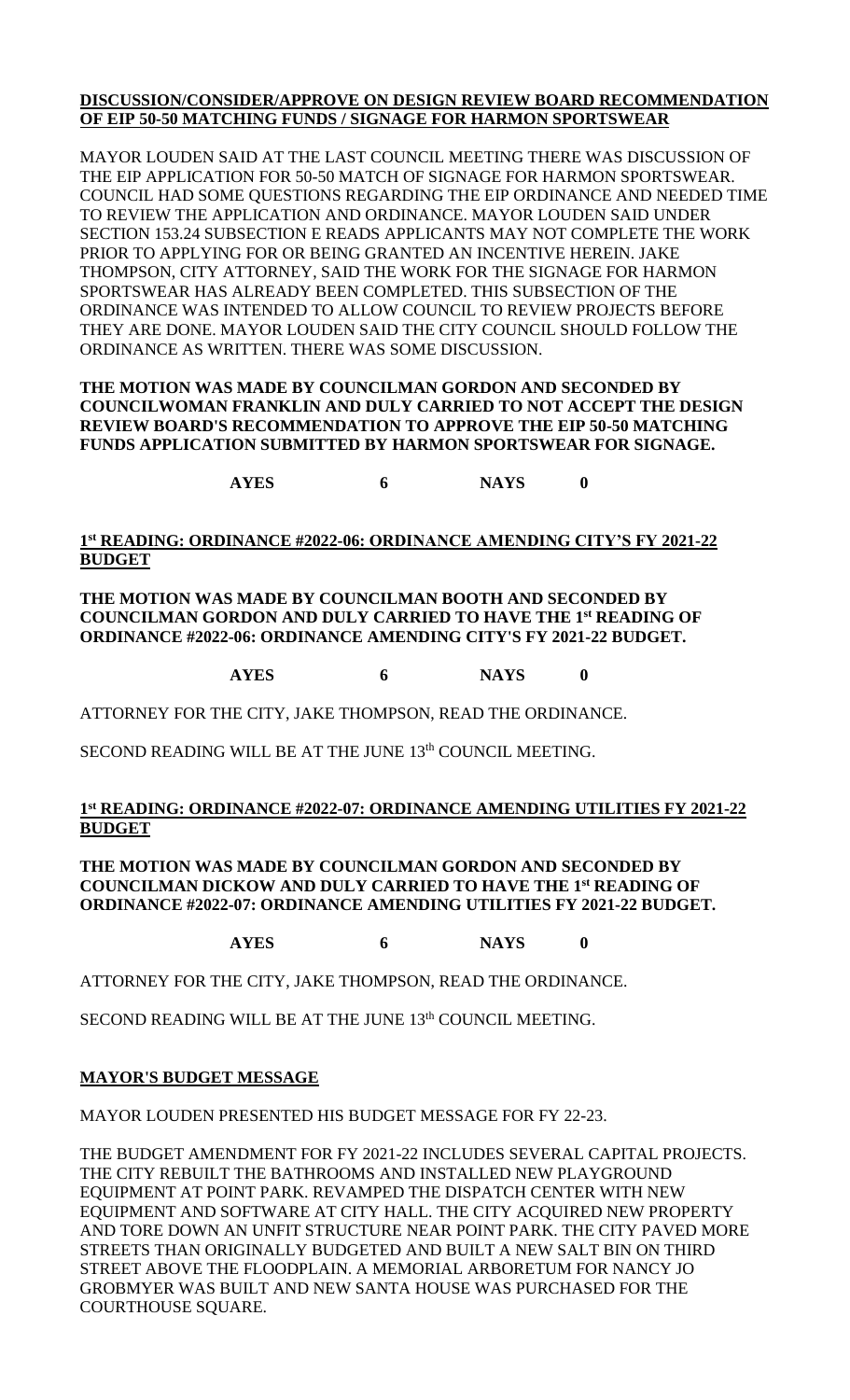ON THE SERVICE SIDE THE CITY COUNCIL PASSED AN ORDINANCE TO INCREASE INSPECTIONS OF RENTAL DWELLINGS. THE CITY IMPROVED PARKING ON MAIN STREET, ASSISTED NEW BUSINESSES, PROVIDED A WONDERFUL JULY 4<sup>th</sup> CELEBRATION, AND PROMOTED THE BUILDING OF NEW HOMES. ALL OUR DEPARTMENTS WORK HARD TO PROVIDE THE SERVICES OUR CITY NEEDS.

THE BUDGET FOR FY 2022-23 THE CITY IS GIVING EACH EMPLOYEE A \$2,600 A YEAR PAY INCREASE. THERE WAS 6.2% INCREASE FOR EMPLOYEE HEALTH INSURANCE. THE CITY BUDGETED FOR MUCH NEEDED NEW EQUIPMENT FOR ALL DEPARTMENTS. ARPA FUNDS WILL BE USED FOR SPECIAL PROJECTS YET TO BE IDENTIFIED.

MAYOR LOUDEN THANKED EVERYONE WHO HELPED PUT THE BUDGET TOGETHER. THE MAYOR AND COUNCIL THAT TAKE OVER NEXT JANUARY SHOULD BE PLEASED WITH THE FINANCIAL CONDITION OF OUR CITY.

# **1 st READING: ORDINANCE #2022-08: ORDINANCE ADOPTING CITY'S FY 2022-23 BUDGET**

### **THE MOTION WAS MADE BY COUNCILMAN BOOTH AND SECONDED BY COUNCILMAN GORDON AND DULY CARRIED TO HAVE THE 1st READING OF ORDINANCE #2022-08: ORDINANCE ADOPTING CITY'S FY 2022-23 BUDGET.**

**AYES 6 NAYS 0**

ATTORNEY FOR THE CITY, JAKE THOMPSON, READ THE ORDINANCE.

SECOND READING WILL BE AT THE JUNE 13<sup>th</sup> COUNCIL MEETING.

# **CARROLLTON UTILITIES BUDGET MESSAGE FOR FY 2021-22**

TERRY ROACH, CARROLLTON UTILITIES MANAGER, PRESENTED HIS BUDGET MESSAGE FOR FY 2022-23.

GAS REVENUES WERE 31.6% MORE THAN BUDGETED, DUE TO HIGHER GAS PRICES THAN WERE FORECASTED. THE AVERAGE NYMEX PRICE HAS RISEN FROM \$3.62 TO \$7.27 IN THE LAST 11 MONTHS. TRANSPORTATION REVENUES FROM THE INDUSTRIES WERE STEADY THIS YEAR. GAS DEPARTMENT EXPENSES, WHERE ABOUT 30% MORE THAN BUDGETED WITH MAJORITY OF THAT DIFFERENCE DUE TO THE HIGHER-THAN-EXPECTED GAS PRICES. WHILE WATER REVENUE WAS WITHIN .2% OF THE ORIGINAL BUDGET WATER EXPENSES WERE ABOUT 1.7% MORE THAN OUR ORIGINAL BUDGET DUE TO HIGHER COSTS FOR CHEMICALS AND OTHER MATERIALS. SEWER REVENUE WAS ABOUT 5.8% GREATER THAN BUDGETED AND SEWER EXPENSES WERE ABOUT 3.1% HIGHER THAN THE ORIGINAL BUDGET DUE TO ONGOING REPAIRS AND MAINTENANCE.

GAS PRICES ARE EXPECTED TO RISE AND STAY HIGHER THAN WE ARE ACCUSTOMED THROUGH THE UPCOMING SUMMER AND WINTER. TRANSPORTATION REVENUE IS EXPECTED TO BE VERY SIMILAR TO LAST YEAR. THE CARRYOVER FROM LAST YEARS' CAPITAL BUDGET IS \$260,000 FOR METER STATION UPGRADES TO TWO LARGE INDUSTRIAL CUSTOMERS.

THE ICE-TEE PROJECT WHICH INCLUDES THE TREATMENT PLANT UPGRADE AS WELL AS AN INCREASE IN THE COLLECTION SYSTEM CAPACITY OF THE SYSTEM ALONG US42 BETWEEN PMC AND NUCOR IS EXPECTED TO BEGIN THIS FISCAL YEAR. CARROLLTON UTILITIES RECEIVED MONEY FROM THE TEAM KENTUCKY, BETTER KY FUNDING TO MAKE IMPROVEMENTS IN THE REGIONAL SYSTEM. PROPOSING A TYPICAL INCREASE IN RATES WHICH WOULD INCREASE IN-TOWN RATE FOR 5000 GALLONS PER MONTH BY \$1.74. THE OUT-OF-TOWN RATE WOULD INCREASE BY \$2.54 FOR SAME USAGE.

THE CAPITAL BUDGET INCLUDES \$250,000 FOR PIPE REPLACEMENT ALONG KY 36 AND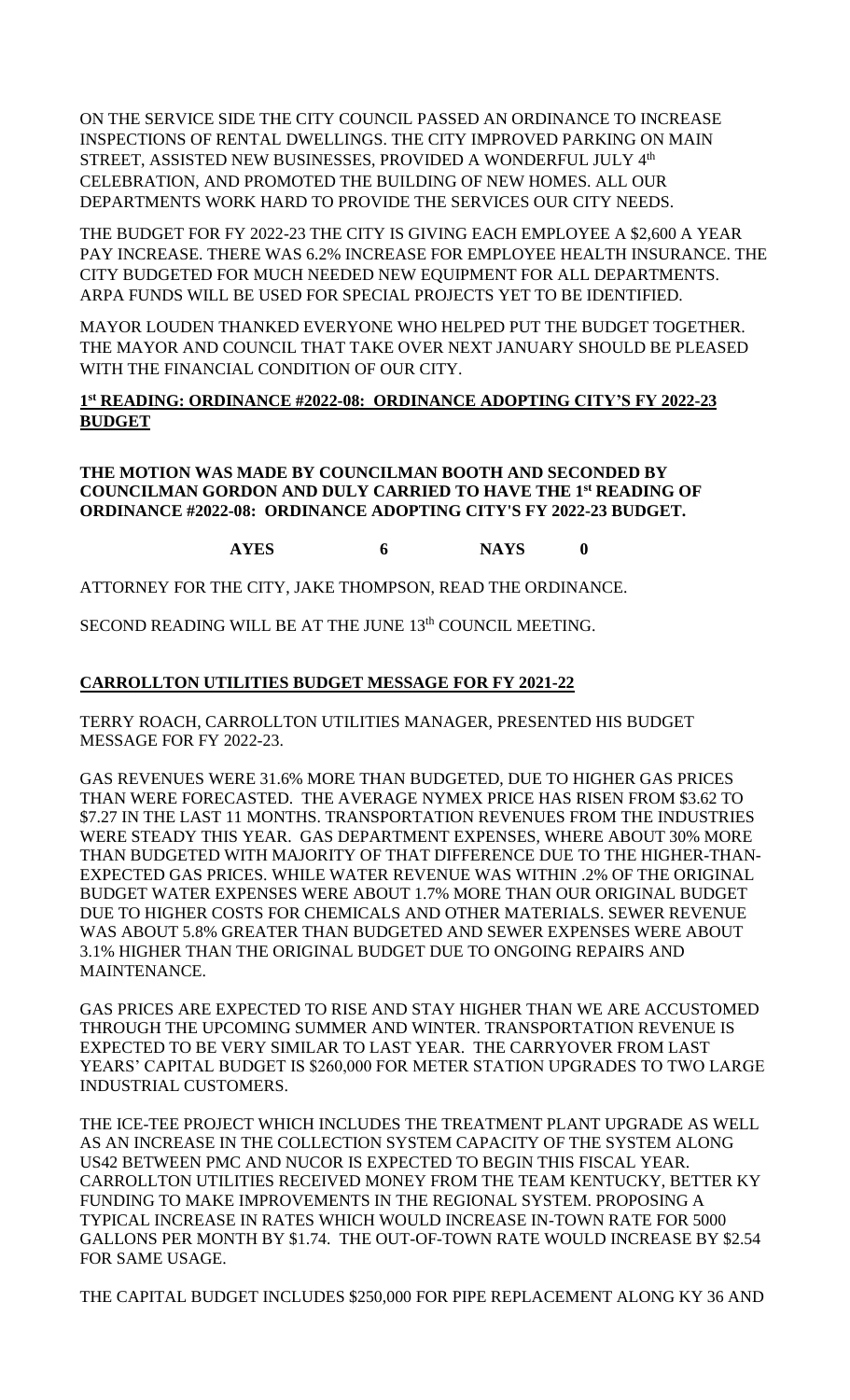UPGRADES TO OLD WATER SERVICES IN THE SYSTEM. PROPOSING A \$2.10/MONTH INCREASE FOR TYPICAL IN-TOWN RESIDENTIAL WATER CUSTOMER AND \$2.85/MONTH INCREASE FOR OUT-OF-TOWN RESIDENTIAL CUSTOMER.

THE BUDGET ALSO INCLUDES 4% INCREASE IN EMPLOYEE WAGES, 6.2% INCREASE FOR HEALTH INSURANCE, AND THERE WAS NO CHANGE IN CERS RATES.

### **1 st READING: ORDINANCE #2022-09: ORDINANCE ADOPTING UTILITIES FY 2022-23 BUDGET**

**THE MOTION WAS MADE BY COUNCILMAN BOOTH AND SECONDED BY COUNCILMAN GORDON AND DULY CARRIED TO HAVE THE 1st READING OF ORDINANCE #2022-09: ORDINANCE ADOPTING UTILITIES FY 2022-23 BUDGET.**

**AYES 6 NAYS 0**

ATTORNEY FOR THE CITY, JAKE THOMPSON, READ THE ORDINANCE. SECOND READING WILL BE AT THE JUNE 13<sup>th</sup> COUNCIL MEETING.

### **1 st READING: ORDINANCE #2022-10: ESTABLISHING SALARY SCALE FOR FY 2022-23**

**THE MOTION WAS MADE BY COUNCILWOMAN FRANKLIN AND SECONDED BY COUNCILMAN DICKOW AND DULY CARRIED TO HAVE THE 1st READING OF ORDINANCE #2022-10: ESTABLISHING SALARY SCALE FOR FY 2022-23**

**AYES 6 NAYS 0**

ATTORNEY FOR THE CITY, JAKE THOMPSON, READ THE ORDINANCE. SECOND READING WILL BE AT THE JUNE 13<sup>th</sup> COUNCIL MEETING.

**1 st READING: ORDINANCE #2022-11: AN ORDINANCE AMENDING RATES FOR WATER CUSTOMERS OF CARROLLTON UTILITIES**

**THE MOTION WAS MADE BY COUNCILMAN GORDON AND SECONDED BY COUNCILMAN HILL AND DULY CARRIED TO HAVE THE 1st READING OF ORDINANCE #2022-11: AN ORDINANCE AMENDING RATES FOR WATER CUSTOMERS OF CARROLLTON UTILITIES.**

**AYES 6 NAYS 0**

ATTORNEY FOR THE CITY, JAKE THOMPSON, READ THE ORDINANCE.

SECOND READING WILL BE AT THE JUNE 13<sup>th</sup> COUNCIL MEETING.

**1 st READING: ORDINANCE #2022-12: AN ORDINANCE AMENDING SEWER RATES FOR CUSTOMERS OF CARROLLTON UTILITIES**

**THE MOTION WAS MADE BY COUNCILMAN GORDON AND SECONDED BY COUNCILWOMAN FRANKLIN AND DULY CARRIED TO HAVE THE 1st READING OF ORDINANCE #2022-12: AN ORDINANCE AMENDING SEWER RATES FOR CUSTOMERS OF CARROLLTON UTILITIES.**

**AYES 6 NAYS 0**

ATTORNEY FOR THE CITY, JAKE THOMPSON, READ THE ORDINANCE.

SECOND READING WILL BE AT THE JUNE 13<sup>th</sup> COUNCIL MEETING.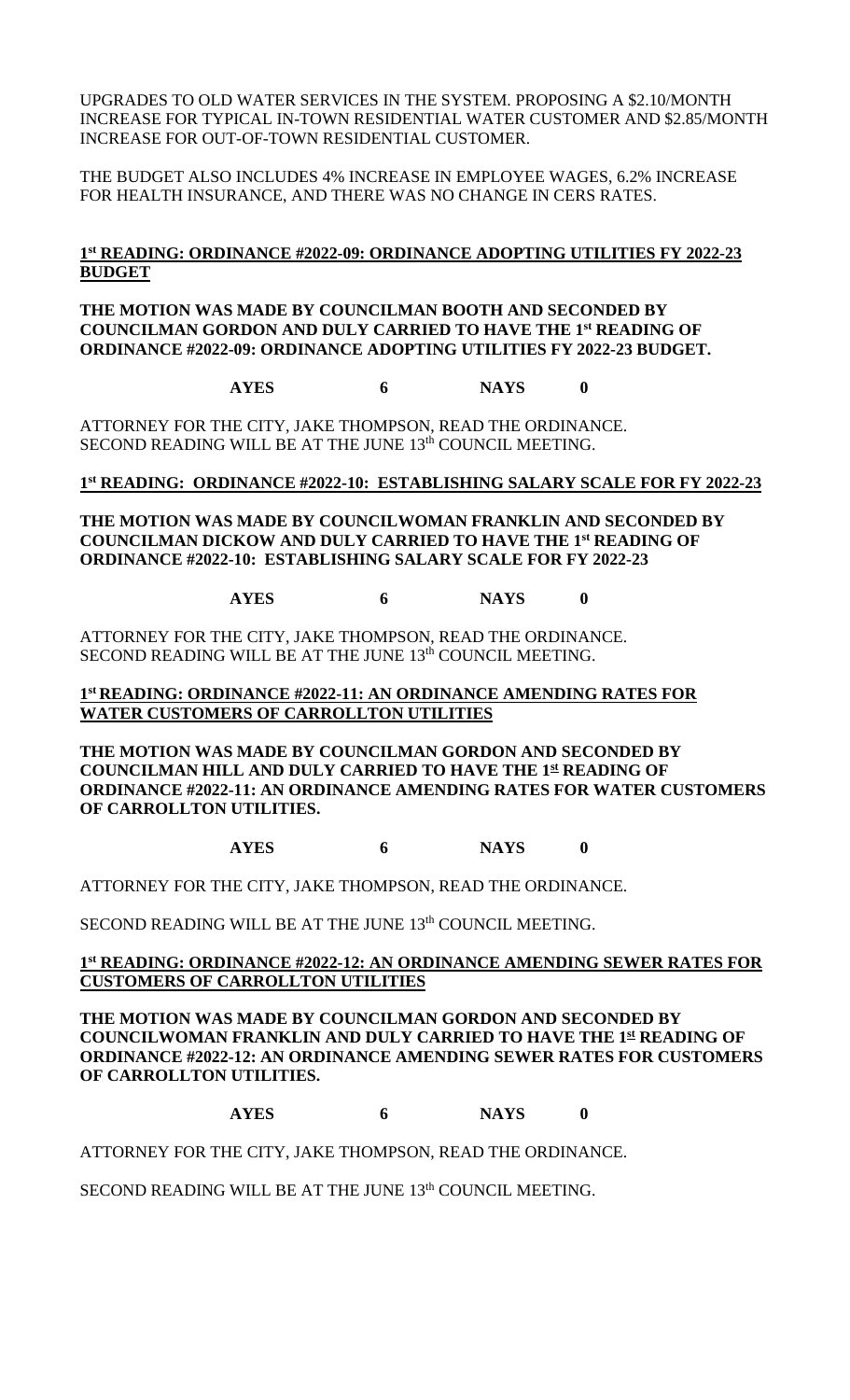### **1 st READING: ORDINANCE #2022-13: AN ORDINANCE AMENDING GAS RATES FOR CUSTOMERS OF CARROLLTON UTILITIES**

### **THE MOTION WAS MADE BY COUNCILMAN CRAIG AND SECONDED BY COUNCILMAN GORDON AND DULY CARRIED TO HAVE THE 1st READING OF ORDINANCE #2022-13: AN ORDINANCE AMENDING GAS RATES FOR CUSTOMERS OF CARROLLTON UTILITIES.**

### **AYES 6 NAYS 0**

ATTORNEY FOR THE CITY, JAKE THOMPSON, READ THE ORDINANCE.

SECOND READING WILL BE AT THE JUNE 13<sup>th</sup> COUNCIL MEETING.

# **UNFINISHED BUSINESS**

COUNCILMAN BOOTH SAID THE BATHROOMS AT POINT PARK ARE OPEN BUT THERE ARE A FEW MINOR ISSUES WITH THE BATHROOMS. MAYOR LOUDEN SAID THE CITY IS WORKING ON A PUNCH LIST FOR THE BATHROOMS.

# **NEW BUSINESS**

# **CODE ENFORCEMENT BOARD'S RECOMMENDATION FOR ABATEMENTS**

MAYOR LOUDEN SAID THERE WAS TWO RECOMMENDATIONS FROM THE CODE ENFORCEMENT BOARD MEETING TODAY.

PROPERTY AT 309 6<sup>th</sup> STREET WAS CITED FOR OVERGROWN GRASS AND WEEDS. PROPERTY AT 318 WARE AVE WAS CITED FOR RUBBISH.

**THE MOTION WAS MADE BY COUNCILMAN GORDON AND SECONDED BY COUNCILMAN BOOTH AND DULY CARRIED TO ACCEPT THE CODE ENFORCEMENT BOARD'S RECOMMENDATIONS FOR ABATEMENT OF 309 6 th STREET AND318 WARE AVE.**

**AYES 6 NAYS 0**

# **MAYOR'S REPORTS**

MAYOR LOUDEN HAD NOTHING ELSE TO REPORT.

### **COMMENTS**

**COUNCILMAN CRAIG:** SAID THE CARROLL COUNTY FAIR IS JUNE 3rd – JUNE 11<sup>th</sup>.

**COUNCILMAN GORDON:** ASKED WHO WAS GOING TO UPDATE THE BOARDS WHEN ORDINANCES ARE AMENDED OR PASSED. MAYOR LOUDEN SAID THE CODE ENFORCEMENT OFFICER SHOULD GIVE THE UPDATES TO THE BOARDS.

**MAYOR LOUDEN:** SAID COUNCIL SHOULD READ THE ORDINANCES TOO.

**COUNCILWOMAN FRANKLIN:** CHAMPIONS MEETING THIS THURSDAY, MAY 26<sup>th</sup>, AT THE LIBRARY AT 11:30. LUNCH WILL BE PROVIDED. COUNCILWOMAN FRANKLIN ASKED WHEN THE EXPRESSION SWING WAS GOING TO BE INSTALLED AT POINT PARK. MAYOR LOUDEN SAID ONCE THE WATER GOES DOWN AT THE PARK THE EXPRESSION SWING WOULD BE INSTALLED.

# **ADJOURNMENT**

**THE MOTION WAS MADE BY COUNCILMAN GORDON AND SECONDED BY COUNCILMAN DICKOW AND DULY CARRIED TO STAND IN ADJOURNMENT AT THE HOUR OF 8:16 P.M.**